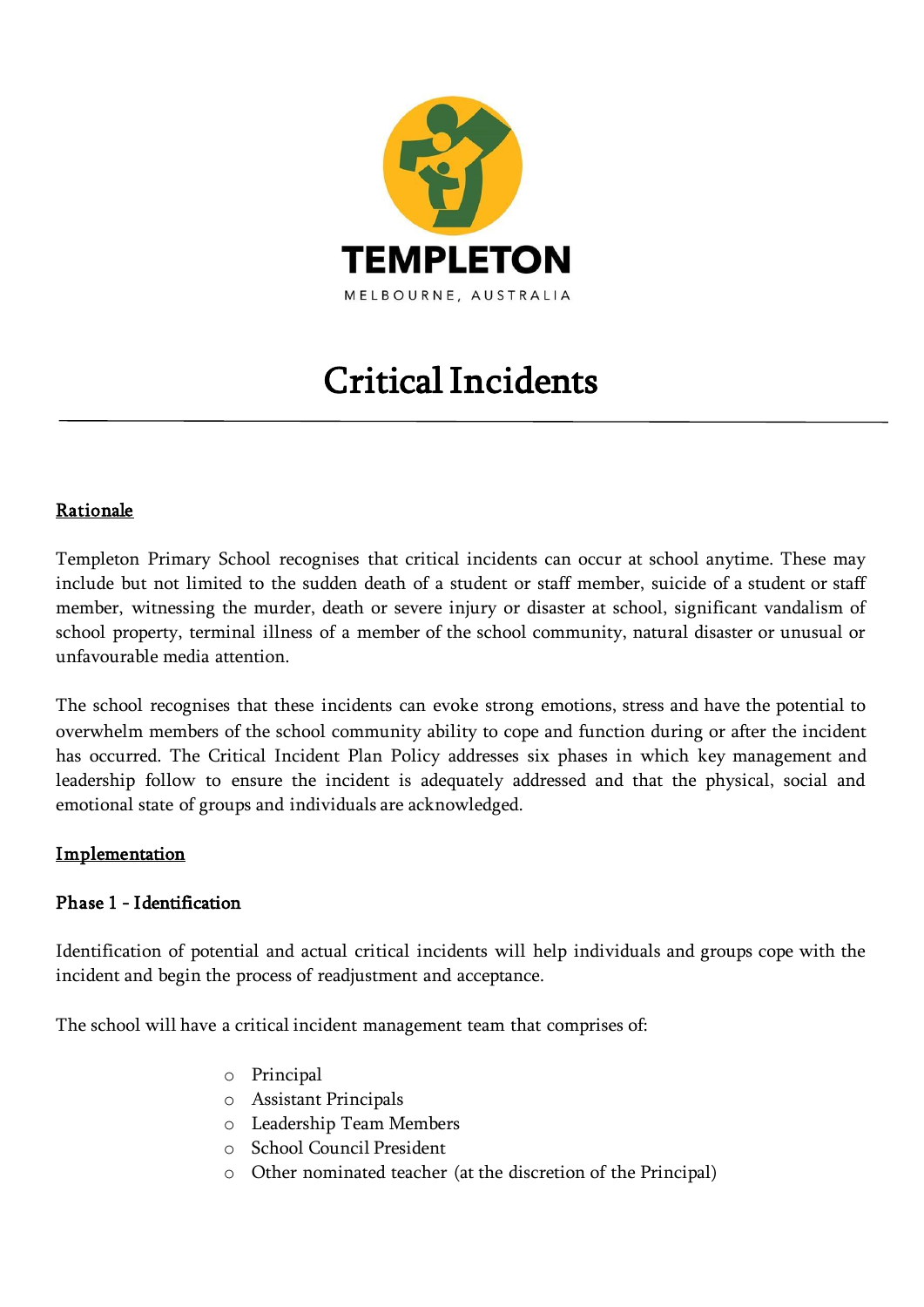It is the responsibility of this management team to assess individual critical incidents on their merits and act accordingly to put in place procedures to support all key stakeholders.

#### Phase 2 – Critical Incident Management

Using an appropriate timeline as deemed by the Critical Incident Management Team, the following checklist is to be followed and depending on the nature of the incident, select appropriate steps and measures.

- o Obtain factual information
- o Leadership Team meet and activate Critical Incident Management Team
- o Full staff briefing to inform all staff
- o Office staff provided with a written statement
- o Identify at risk students, staff and parents and refer to the Principal, Assistant Principals and if necessary counselling support.
- o Make contact with families of those at risk
- o Students be informed in class groups, ideally at the same time. Teachers to be given clear, factual written information to ensure consistency. Check for absentees and the Principal to notify these students when next at school.
- o Parents will be informed XUNO of the facts, school's response and facilities for parents for support.
- o The Department of Education (DET) will be informed through the emergency and Security management Unit (03) 9589 6266
- o Any statements and contact with media MUST be directed through the Principal or Assistant Principals. No staff member is to speak to the media. Debrief with staff daily and keep them informed.

## Phase 3 – Counselling Team

Students, staff and parents will have varying degrees of responses to a critical incident that may require ongoing and regular support at school and at home.

It is the responsibility of the Leadership Team and Critical Incident Team to put in place counselling and appropriate intervention. School Chaplain, school psychologist and any additional guidance and social workers may be provided for short term or ongoing support.

#### Phase 4 – Re-Establishment of Staff and Students

A sense of normality needs to be established at the school. Although there has been a significant critical incident, regular patterns of management and school life need to be regained. These can be presented through reinforcing school rules and norms, school bells return to normal, homework, logical consequences for inappropriate behaviour, newsletter carrying positive aspects of school life and parents encouraged to visit the school.

## Phase 5 – Debriefing